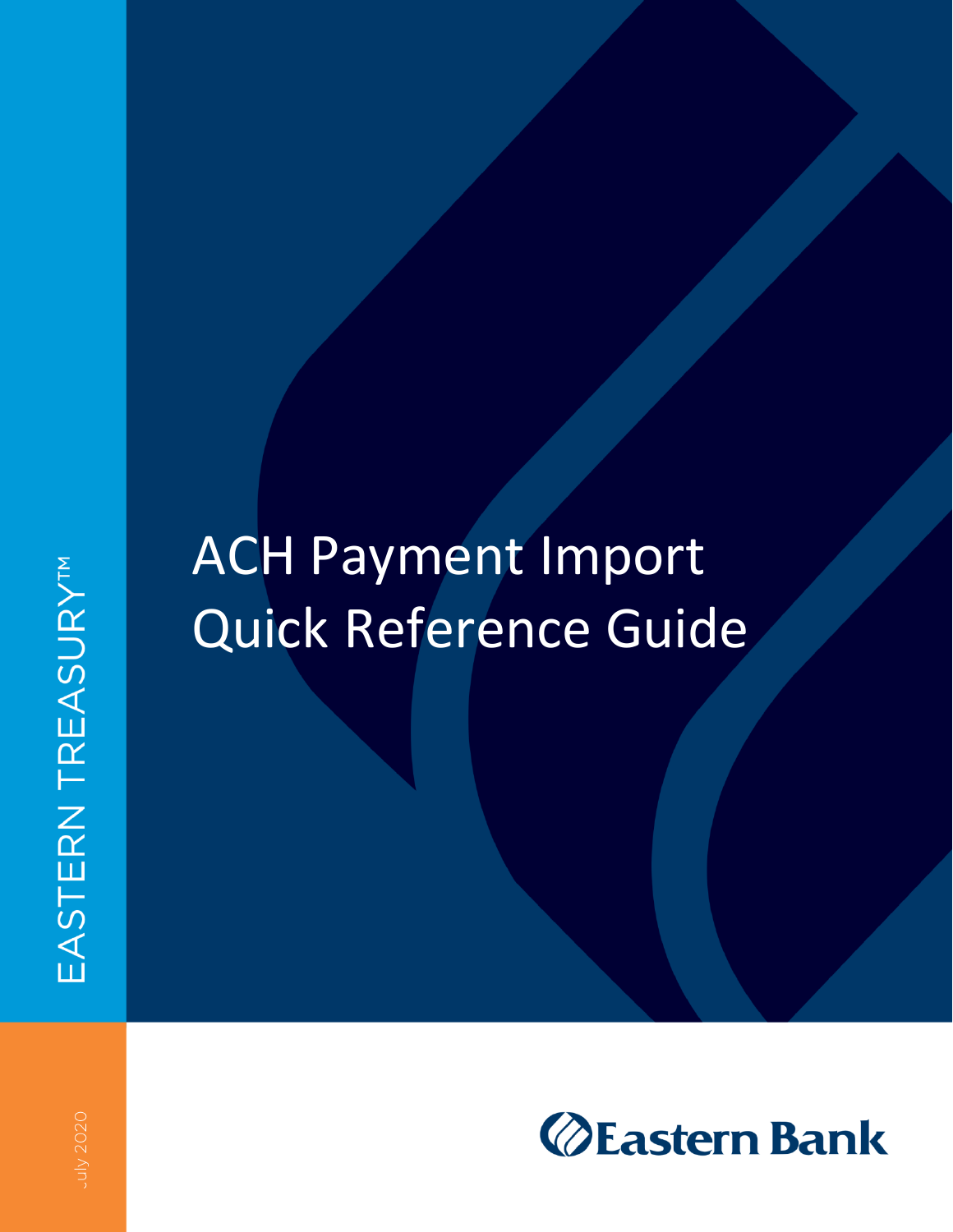## **ACH PAYMENT IMPORT**

ACH Payments can be imported directly into Eastern Treasury using a .csv, fixed field or NACHA formatted file that is created in Excel or Note Pad.

ACH Payment Import can replace the manual process of individually keying one payment at a time. Payment information is maintained and updated outside of Eastern Treasury; therefore accuracy can be verified before importing the transactions.

Prior to using this document, Import Maps for specific ACH Payment types must be created on Eastern Treasury. Required and optional fields differ across Payment types.

This document will give specific examples for importing Payroll transactions, but most ACH Payment types can be imported with the appropriate user permissions.

Please refer to Eastern Bank's ACH File Import Mapping document for more details on creating ACH import maps for Payments as well as Templates.

#### **ACH PAYMENT IMPORT:**

**1.** Navigate to Payments & Transfers > Payment Management to access the Payment Center.

| <b>ZEastern Bank</b> | Home | Payments & Transfers                                     | Reporting | Administration & Settings |
|----------------------|------|----------------------------------------------------------|-----------|---------------------------|
| Home                 |      | <b>Payment Management</b><br><b>Transfers Management</b> |           |                           |
| <b>Notifications</b> |      |                                                          |           |                           |
|                      |      | Wire Cut Off Time Moves to 4:30 PM on July 6             | More V    |                           |

#### **2.** From the Payments List View choose **File Import.**

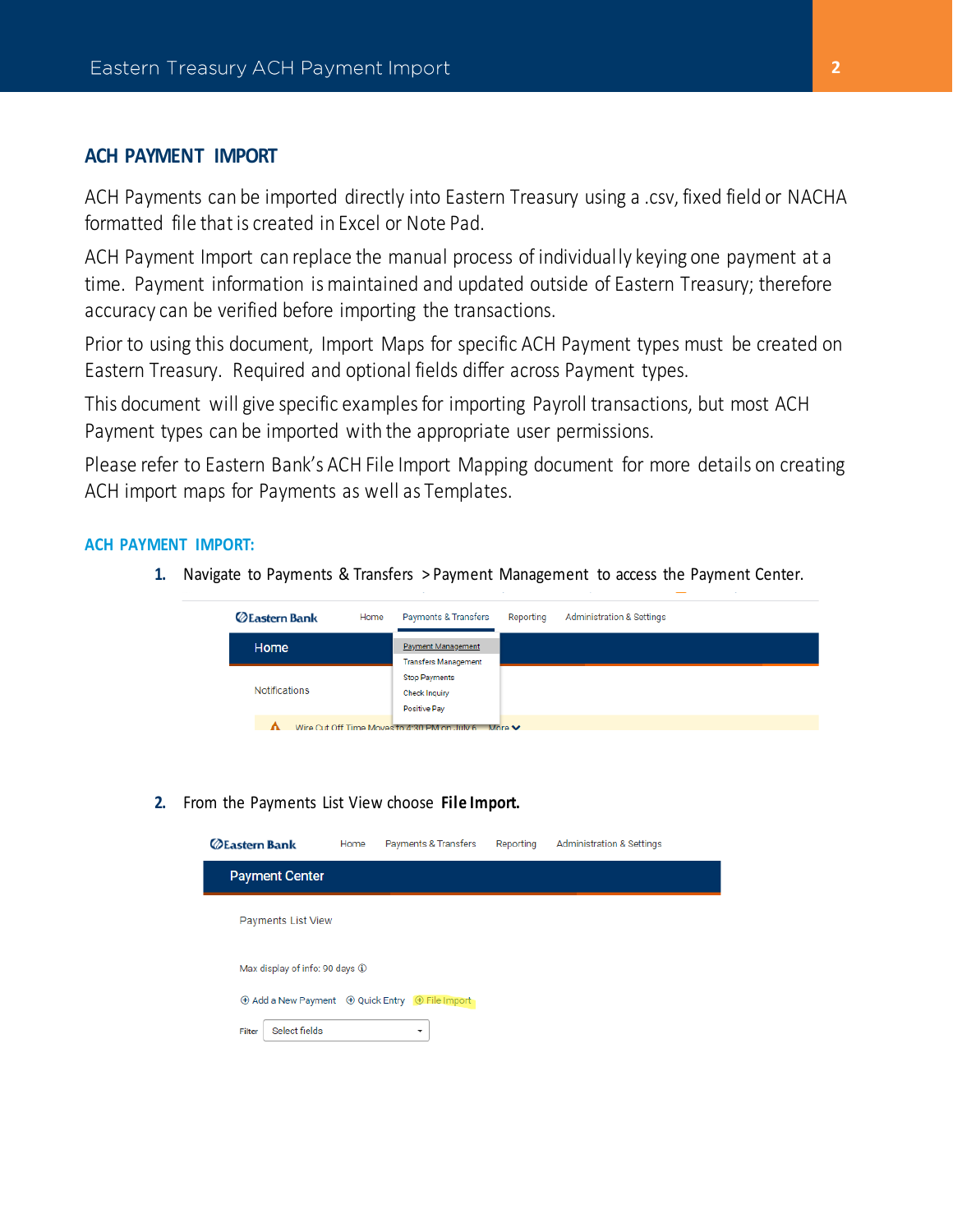- **3.** In the Format Section, choose the appropriate format for the transaction file being imported, in this example
	- a. Choose the radio button next to Format Name **Payroll1**.
- **4.** Use the dropdown arrow in the Import As box and choose **Payments.**

|                                         | File Import                               |                                                                   |                          |                                              |        |     |
|-----------------------------------------|-------------------------------------------|-------------------------------------------------------------------|--------------------------|----------------------------------------------|--------|-----|
| File Import<br><b>Format Section</b>    |                                           |                                                                   |                          |                                              |        |     |
|                                         | <b>Format Name</b>                        | <b>Description</b>                                                | <b>Payment Type</b>      | Agency                                       | Owner  | *   |
| $\circ$                                 | <b>NACHA File Import</b>                  | <b>NACHA Format</b>                                               | <b>NACHA File Import</b> |                                              | System |     |
| $\Omega$                                | Payroll                                   | Payroll                                                           | <b>Consumer Payments</b> |                                              | Client |     |
| $\bullet$                               | Payroll1                                  | Payroll Import QRG                                                | <b>Consumer Payments</b> |                                              | Client |     |
| Viewing 1-4 of 4 records<br>* Import As |                                           |                                                                   |                          | Display $10 -$ per page $\leq$ Page $1 -$ of |        | 1 > |
| -Select-                                |                                           | $\mathbf{v}$                                                      |                          |                                              |        |     |
| Payments<br>Templates                   | $\alpha$<br>łя<br>be visible to all users | er details will only be visible to users with Confidential access |                          |                                              |        |     |

- **5.** Complete the required fields in the Payment Information window
	- a. Choose **Manual Entry**
	- b. Select the correct **Originator ID** from the dropdown
	- c. Select the **Value Date** (Payment Date) from the calendar icon

| <b>Create From</b>                                                                                   |  |
|------------------------------------------------------------------------------------------------------|--|
| Manual Entry   Template                                                                              |  |
| * Originator ID                                                                                      |  |
| Eastern Demo 1-P043067<br>$\boldsymbol{\times}$                                                      |  |
| <b>ACH Company</b>                                                                                   |  |
| Eastern Demo 1                                                                                       |  |
| <b>Company Name</b>                                                                                  |  |
| P0430677                                                                                             |  |
|                                                                                                      |  |
| <b>Offset Account</b>                                                                                |  |
|                                                                                                      |  |
| * Value Date                                                                                         |  |
| 07/06/2020                                                                                           |  |
| <b>Batch Description</b>                                                                             |  |
| <b>CONSUMER</b>                                                                                      |  |
| <b>Comments</b>                                                                                      |  |
|                                                                                                      |  |
| Information in the Comments Field is stored with the transaction, but not forwarded with the payment |  |
|                                                                                                      |  |
| <b>File Section</b>                                                                                  |  |
|                                                                                                      |  |
|                                                                                                      |  |
| □ Load the file in test mode.                                                                        |  |
| * Select Import File                                                                                 |  |
| Choose File No file chosen                                                                           |  |
|                                                                                                      |  |
| $\sqrt{\phantom{a}}$ File Import<br>Refresh<br>Cancel                                                |  |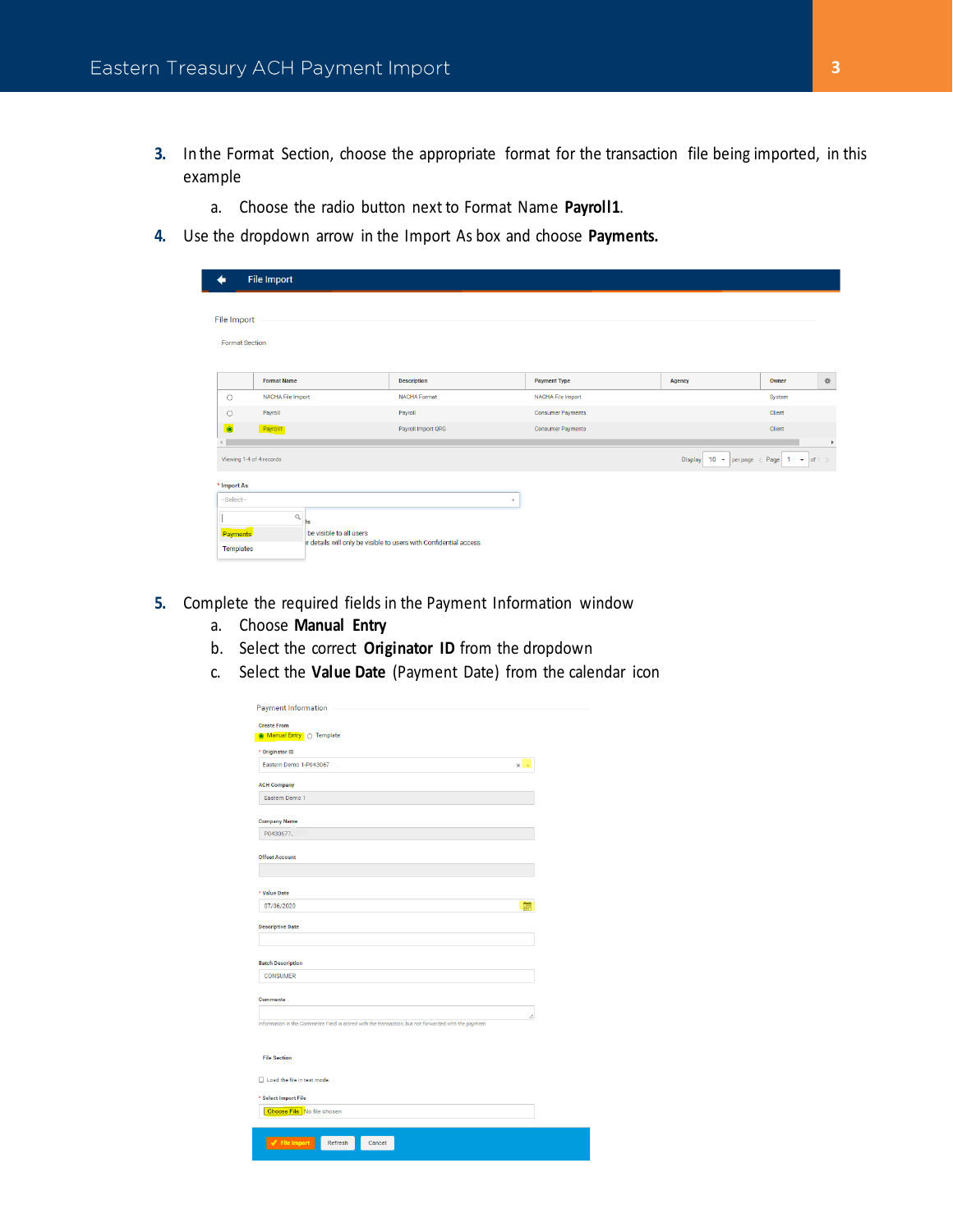- **6.** Scroll to the File Section and click **Choose File**
- **7.** A file search window will open, search for the appropriate ACH Payment File to Import.

| <b>O</b> Open                                           |                                          |                                     | $\times$          |
|---------------------------------------------------------|------------------------------------------|-------------------------------------|-------------------|
| $\leftarrow$<br>个<br>$\rightarrow$<br>$\omega$<br>a a s | This PC > Desktop                        | Õ<br>Search Desktop<br>$\checkmark$ | a                 |
| Organize v<br>New folder                                |                                          | BE +                                | ഭ<br>п            |
|                                                         | Name                                     | Date modified                       | Type <sup>A</sup> |
| <b>Duick access</b><br>$\checkmark$                     | Training                                 | 6/11/2020 4:53 PM                   | File              |
| Desktop                                                 | $\overrightarrow{x}$<br><b>Templates</b> | 6/9/2020 4:28 PM                    | File              |
| Downloads                                               | À<br><b>DGB Ticket Attachments</b>       | 6/9/2020 12:15 PM                   | File              |
| Documents                                               | <b>ACH-Same Dav</b><br>$\mathcal{R}$     | 3/17/2020 3:10 PM                   | File v            |
| Dictionary                                              | $\sim$ $\vee$ $\leq$                     |                                     | $\mathbf{r}$      |
| File name:                                              |                                          | <b>All Files</b><br>$\checkmark$    | $\checkmark$      |

- **8.** Click Open and the chosen file will populate in the File Section, then click Choose File.
- **9.** Click **File Import**.

| <b>File Section</b>                                           |  |
|---------------------------------------------------------------|--|
| Load the file in test mode.                                   |  |
| * Select Import File<br>Choose File   ACH Payment ORG Map.csv |  |
| $\checkmark$ File Import<br>Refresh<br>Cancel                 |  |

**10.** The file will upload, and a system message will display with a Job ID.

| <b>Payment Center</b>                             | Add Widget                      |   |
|---------------------------------------------------|---------------------------------|---|
| Payments List View                                |                                 | 森 |
| √ SuccessFile queued for import. Job ID is 89590. | $\land$ Details<br>$\mathbb{R}$ |   |
| Max display of info: 90 days @                    | C 07/03/2020 03:27 PM           |   |
|                                                   | $A^{\circ}$                     |   |

#### **REVIEWING AN ACH PAYMENT IMPORT FILE:**

- **11.** Navigate to Administration & Settings > Import > File Import History to review the imported file.
	- a. If the file contains errors, the status will show as **Needs Repair**.
	- b. If there are no issues with the file, the status will be **Entered**.

| <b>ZEastern Bank</b>                             | Home               | <b>Payments &amp; Transfers</b> | Reporting                      | <b>Administration &amp; Settings</b>           |               |                    |           |                         |                                        |              |
|--------------------------------------------------|--------------------|---------------------------------|--------------------------------|------------------------------------------------|---------------|--------------------|-----------|-------------------------|----------------------------------------|--------------|
| Import                                           |                    |                                 |                                | <b>User Maintenance</b><br>Preferences         |               |                    |           |                         | Add Widget                             | $\checkmark$ |
| File Import History                              |                    |                                 |                                | Payee Center<br>Import<br><b>Alerts Center</b> |               |                    |           |                         |                                        | ₩            |
| Export <b>B</b> Print<br>Select fields<br>Filter |                    | ۰                               |                                | Audit Information                              |               |                    |           |                         | C 07/03/2020 03:54 PM<br>All Imports v |              |
| <b>Actions</b>                                   | <b>Import Date</b> |                                 | <b>File Name</b>               |                                                | <b>Status</b> | <b>Import Type</b> | Processed | Created                 | Rejected                               | Egors        |
| View -                                           |                    | 07/03/2020 15:28:05             | <b>ACH Payment ORG Map.csv</b> |                                                | Entered       | <b>ACH</b>         | 4         | 4                       | 0                                      |              |
| View                                             |                    | 07/03/2020 11:56:27             | <b>ACH Payment ORG Map.csv</b> |                                                | Entered       | ACH                | 4         | $\overline{4}$          | $\mathbf{0}$                           |              |
| View                                             |                    | 07/03/2020 11:53:11             | <b>ACH Payment ORG Map.csv</b> |                                                | Needs Repair  | <b>ACH</b>         | 4         | $\overline{\mathbf{3}}$ | $\sim$                                 |              |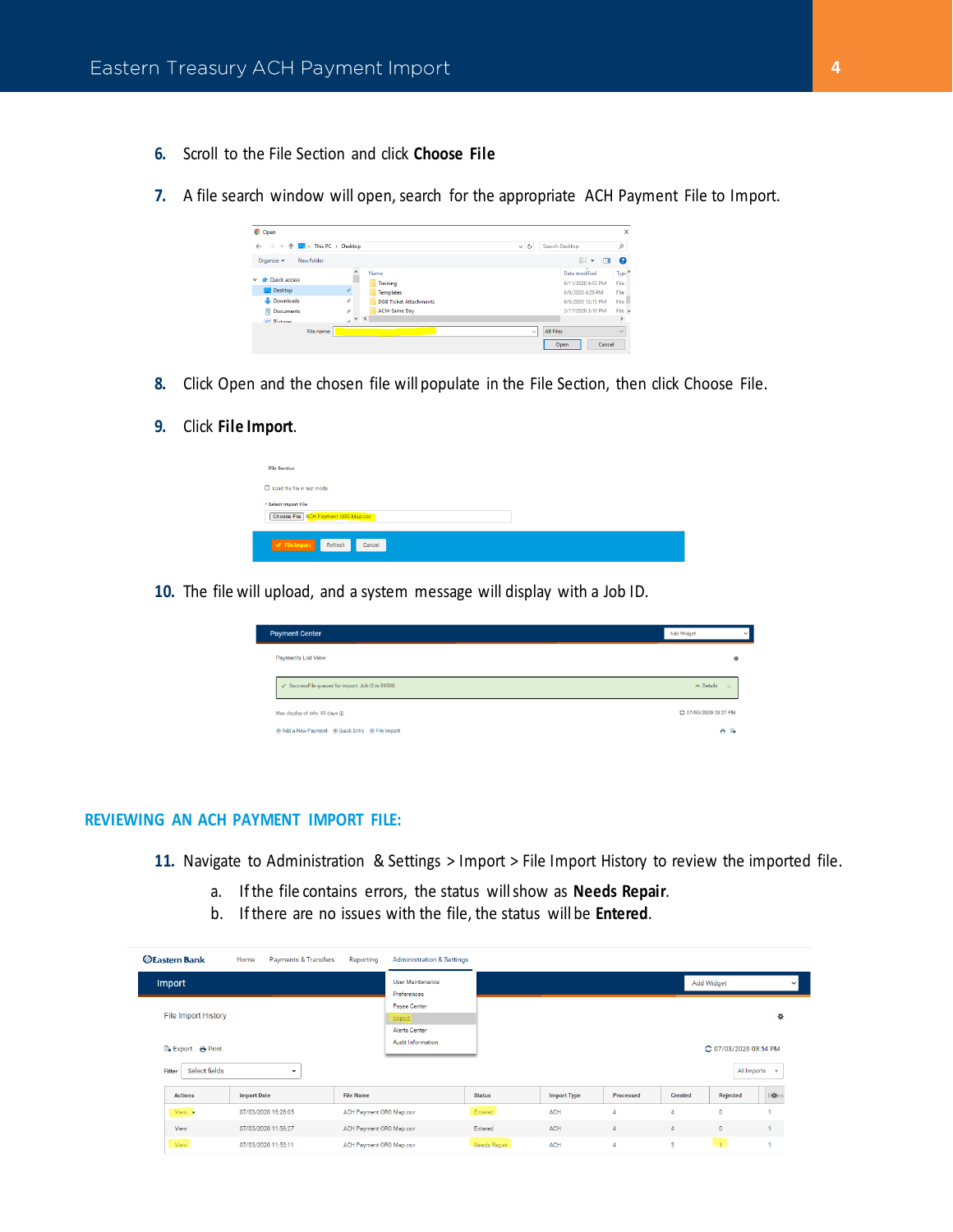**12.** Files in a Needs Repair status can be reviewed to indicate what the file errors are.

- a. Review the Status column.
	- i. A status of Rejected will PREVENT the file from processing and require a return to the original source system to make corrections and upload the corrected file.
	- ii. A status of Needs Repair may be able to be repaired within Eastern Treasury; if the File Map format allows for 'Fail Record' or 'Append to Batch' vs. 'Fail File'.
- b. Click View next to the file in the list to review the errors.
- **13.** Below are examples of common ACH Payment Import rejects.
	- a. Consumer name exceeds NACHA specification of 22 or less characters.

| ◆ | File Import Details for ACH Payment ORG Map.csv |        |                    |               |                                                                                 |   |
|---|-------------------------------------------------|--------|--------------------|---------------|---------------------------------------------------------------------------------|---|
|   | $\blacktriangleright$ Failed Records (1)        |        |                    |               |                                                                                 |   |
|   | Export <b>B</b> Print                           |        |                    |               |                                                                                 |   |
|   | Record No.                                      | Job ID | <b>Import Type</b> | <b>Status</b> | Reason                                                                          | * |
|   |                                                 | 89538  | ACH                | Rejected      | Consumer Name field value [Test Payroll Exceeds 2                               |   |
|   |                                                 |        |                    |               | Consumer Name field value [ Test Payroll Exceeds 22 ] exceeds maximum length 22 |   |
|   | Viewing 1-1 of 1 records                        |        |                    |               | Display 50 $\bullet$ per page c Page 1 $\bullet$ of 1                           |   |

b. Payee's ABA is less than 9 digits.

ſ

- i. This can occur if the source file is created In Excel
	- 1. lead zeros will drop when the file is saved
	- 2. use a 'text' cell format to prevent

| $\blacktriangleright$ Failed Records (1) |        |                    |               |                                                                         |   |
|------------------------------------------|--------|--------------------|---------------|-------------------------------------------------------------------------|---|
| Export <b>B</b> Print                    |        |                    |               |                                                                         |   |
| Record No.                               | Job ID | <b>Import Type</b> | <b>Status</b> | Reason                                                                  | * |
| 5                                        | 89540  | <b>ACH</b>         | Error         | The ABA must be 9 digits.                                               |   |
|                                          |        |                    |               |                                                                         |   |
| Viewing 1-1 of 1 records                 |        |                    |               | Display 50 $\bullet$ per page $\langle$ Page 1 $\bullet$ of 1 $\rangle$ |   |

**14.** Files in an **Entered** status are ready to be Approved and will appear in the File Import History and the Payment List View.

| <b>Payment Center</b>                               |              |          |                   |               | Add Widget               | $\checkmark$      |
|-----------------------------------------------------|--------------|----------|-------------------|---------------|--------------------------|-------------------|
| Payments List View                                  |              |          |                   |               |                          | 烧                 |
| Max display of info: 90 days @                      |              |          |                   |               | C 07/06/2020 12:06 PM    |                   |
|                                                     |              |          |                   |               |                          | $A$ $\rightarrow$ |
| <b>Select fields</b><br>Filter<br>$\cdot$           |              |          |                   |               | All Payments v           |                   |
| $\Box$ All<br><b>Actions</b><br><b>From Account</b> | Payee        | Amount   | <b>Value Date</b> | <b>Status</b> | Payment Type             | ₩                 |
| $\Box$<br>View -                                    | <b>MULTI</b> | 1,380.25 | 07/06/2020        | Entered       | <b>Consumer Payments</b> |                   |